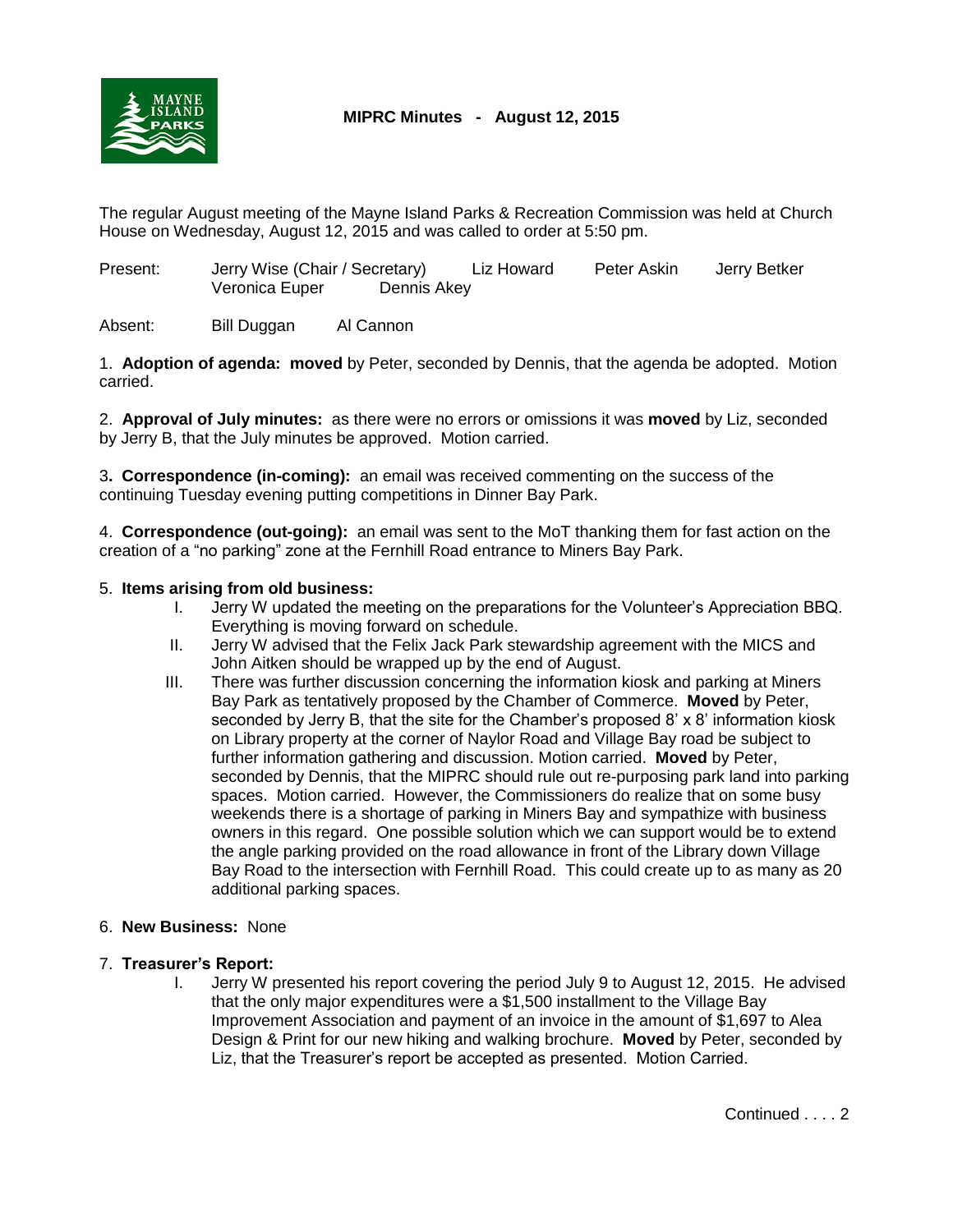II. Jerry W also presented the Commission's budgets and forecasts covering operating funds, recreational funds and capital expenditures for the years 2016 through 2020. He mentioned that the numbers are his best estimates only, not carved in stone, and can be amended by way of motion as we move through the time period. **Moved** by Dennis, seconded by Veronica, that the budgets and forecasts as already filed be approved. Motion carried.

## 8. **Park Reports:**

- I. Dinner Bay Park report from Jerry B very quiet month because of the drought. A load of gravel has been ordered but nothing more will happen until the rain returns.
- II. Japanese Garden report from Liz the only improvement to report is the installation of a new sprinkler line. Visitor numbers are good and the donations received are gratifying.
- III. Miner's Bay Park no report.
- IV. Henderson Park / Trails Network report from Peter unfortunately no estimates or tenders have been received in response to the advertised new stairway project on the Vulture Ridge Trail in Henderson Park. The contractor who has completed previous jobs is now busy for the next 6-months. The advertisement may be repeated or perhaps the structure can be built by volunteers under the supervision of a project manager or off-island contractors might be contacted. The new hiking and walking brochure is now available for distribution. The possible new beach access point from Lundy Lane is still being researched as to property ownership, etc. The Don Herbert Memorial Trail is being improved by installation of additional stairs and all trails in the Henderson Hill portion of the Park are being inspected for possible soil erosion leading to slippery conditions. These can be mitigated by the installation of stairways.
- V. Village Bay Park no report.
- VI. "New Park" Jerry W advised that the situation concerning the potential donation of land for a new park is moving forward. CRD real estate staff and park staff have visited the property to complete their assessment. The CRD staff report should be ready for CRD Committee approval in September with CRD Board approval following in early October which means completion is now possible by the end of October.

9. **Adjourn: moved** by Peter, seconded by Jerry B, to adjourn the meeting at 6:50 pm. Motion carried.

The next meeting will be held at 3:15 pm on Wednesday, September 9 at the Library.